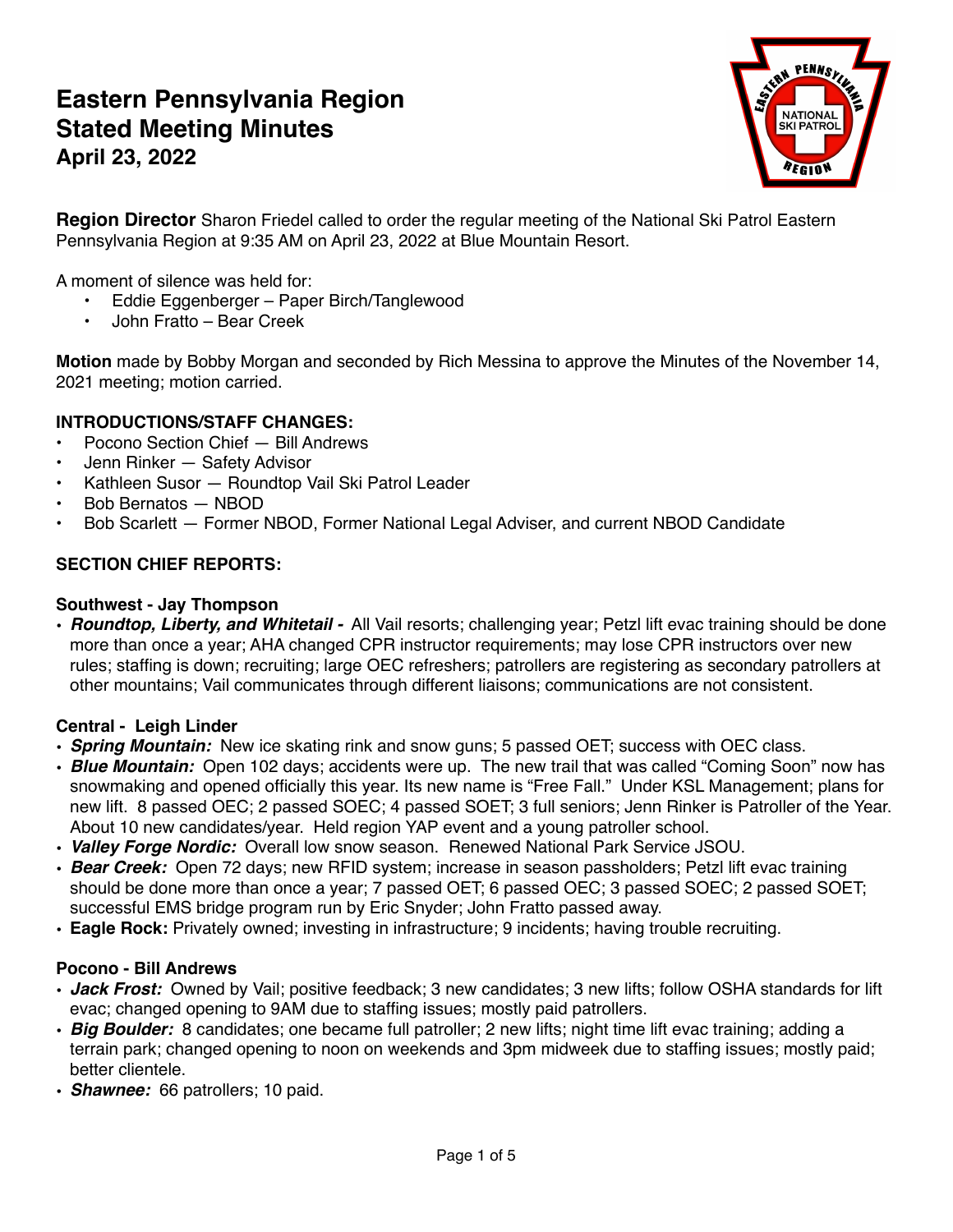- *Camelback:* Replacing lift; using new RFID; annual open house for recruiting; 5 candidates; open Patrol Director position; volunteer board terming out; all board positions running unopposed. Patrollers and rangers helped with lift line organization due to staffing issues.
- *Saw Creek:* No report.
- **Ranchlands:** Lift did not run this year; decision being made to remove or repair lift; opened for sledding.

# **Northern - Bobby Morgan**

- *Montage:* Good season; similar attendance to prior season; Axxess pass system worked but with some issues; added 3 patrollers; hosted OET trainer seminars; 2 successful lift evacuations; patrol provided service to the mountain on all weekend days and 7 nights/week until 9PM.
- *Ski Big Bear:* 10 new patrollers; cleaned patrol room.
- *Elk:* Held modified Patroller School; senior OET test in March; added 4 candidates; 2 YAPs; 2 passed OEC; 8 passed OET; Mike Ksenich passed Certified exam.
- *• Hideout:* 2 transformers blew and wiped out snow guns; affected snowmaking; issue with chairlift caused loss of a weekend; closed more days than open; 1 candidate looking for OEC course; Mountain Manager position open; skating rink turning into rental shop with one end for food service.
- *Upper Delaware Nordic:* 0 accidents; open 365 days; four patrollers.

**Motion** made by Gregg Mohr and seconded by Cathy Long to approve the Section Chief Reports; motion carried.

# **Vail Q&A Session - Bob Scarlett, Moderator; Bob Duerr, Ski Liberty Vail Ski Patrol Leader; Kathleen Susor, Rountop Vail Ski Patrol Leader; Bob Bernatos, NSP National Board Member.**

Presentation on Vail Resorts and NSP relationship.

Vail runs employee-based ski patrol with volunteer patrollers assisting the paid staff.

Vail owns 5 resorts in EPA. Positive and negative changes. Understanding the problems. Legal issues. Misconceptions. Q&A Session.

# **Treasurer's Report - Sharon Friedel for Ken Reese**

- **•** New Division Treasurer; Dues income \$19,602
- **•** Other Income = Total \$21,659
- **•** Expenses = \$19,211
- **•** Current Net Profit \$2,448; expenses still coming in
- **•** Wells Fargo Balance (operating account): \$13,212
- **•** Investments Balance: \$81,197
- **•** 990's due July 15th:
	- **•** Subject line of email must include the following: 990; mountain name; year end date.
	- **•** Send an XL file only not a PDF or any other type of format.
	- **•** Dates must be correct.
	- **•** Beginning balance must be the same as the ending balance on the previous 990.

# **Secretary Report** — No report.

**Motion** made by Cathy Long and seconded by Rich Messina to approve the Treasurer's and Secretary's Reports; motion carried.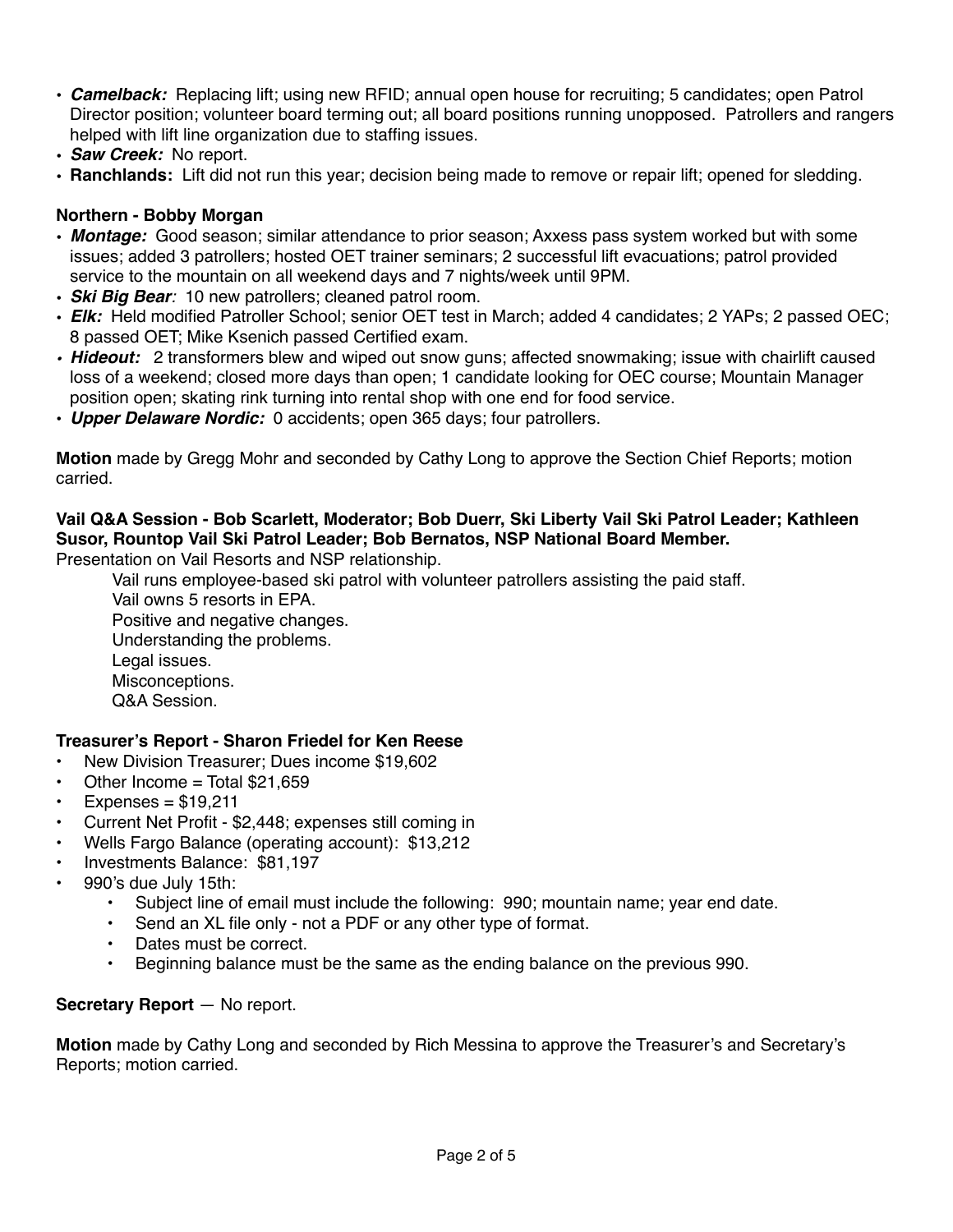# **PROGRAM/ADVISOR UPDATES:**

**Alumni - Jim Cahill** Alumni not getting recognized when they reach 50 Years of Service; there are 421 EPA alumni; Division Alumni Advisor is asking Division YAP Advisor if alumni can help at YAP seminar; Alumni Advisors meet regularly via Zoom; list of 23 activities alumni can do for NSP; planning face-to-face meeting in March.

**Avalanche - Rich Hartman** Stepping down; transitioned to Bob Vocke.

**Awards - David Marks** There were no new awards submitted since November. Awards processed this year were: 1 Yellow Merit Star; 5 Blue Merit Stars; 1 Patroller's Cross; 2 Patriot Stars; 11 Outstanding Awards; 2 Certificates of Appreciation; 3 EPA regional awards. Working with Sue-Ellen Helmacy on Critical Care Award which would be for a life changing incident where a patient's life wasn't in danger. Plan to address a new way handle the award process at Division awards meeting.

**Certified - Sharon Friedel for Brant Maley** Certified exam held at Sugarloaf, ME. Three new certified patrollers; Mike Ksenich, Elk, new Certified patroller. Plans for Boot Camp, Advanced Patroller School, and pre-tests; next exam will be at Killington on March 16-19, 2023.

**Communications - Greg Mohr** FirstNet is still available. See Greg about questions on licenses and how to program personal radios.

**Elections - Sharon Friedel for Inese Jardine** Looking for an Elections Advisor to replace Inese. *Elected:*

Region Director: Sharon Friedel (Final Term ends April 1, 2024)

Region Delegate-at-Large: Mark Miller

Section Chiefs: Leigh Linder (2nd term), Bill Andrews (1st term).

Next year, Bobby Morgan is terming out; Jay Thompson is up for 3rd term.

National Elections: 5 open spots; Bob Scarlett plans to run for 2nd term. EPA Region supports Bob.

**Instructor Development - Brent Watts** Online Zoom course May 7th. Pre-requisite: National online e-course.

**Legal - Tim Kelly** Nothing new.

**Medical - Sharon Friedel for Adam Ray** Region Medical Advisors meet regularly with Division, National, and Past National Medical advisors. Topics discussed this past season include COVID protocols; COVID vaccinations; on-hill CPR policy; SMR; Narcan; Epinephrine; patient follow-up programs; debriefing after stressful incidents; Division COOPED-UP task force recommendations.

**MIST - Wolfgang Boernert** Email server being updated; send program updates for posting on website.

**MTR - Lou Marchi** Successful Moodle Course completed by 30 patrollers; saved time for hands on with students. Next course will be November 12 - 13, 2022.

**Nordic - Sharon Friedel for Tom Kneiss** Nordic patrols struggle to keep and recruit members; encourages attendance at AMN events; welcomes secondary patrollers.

**OEC - Dennis Zercher** Refresher schedule is on the website but not final. Number of qualified instructors is down for refreshers. Asking instructors to cover two refreshers each season.

**ORM - Sharon Friedel for Phil Barker** This is a new program; still being worked on.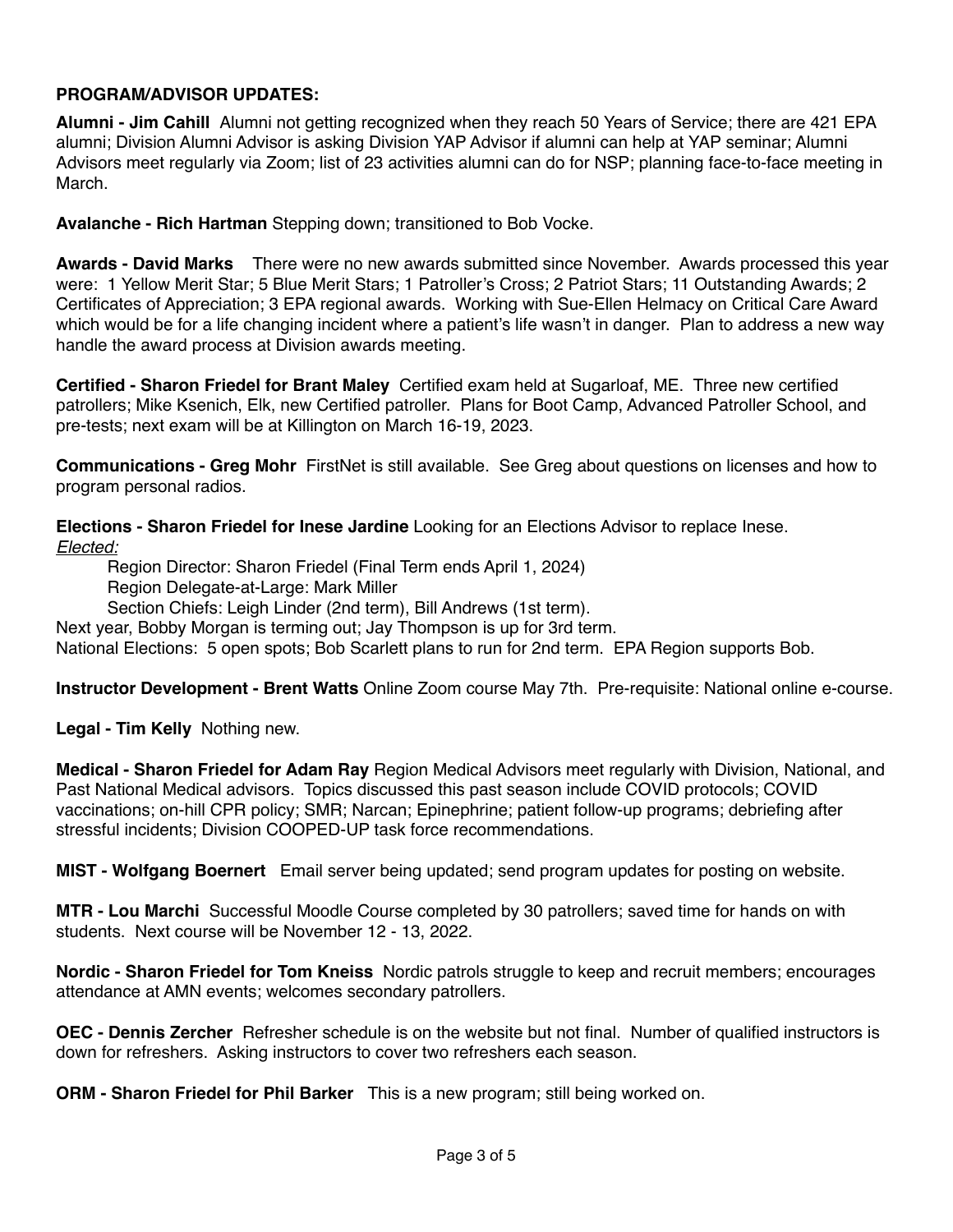**PA License Plate Program - Sharon Friedel for Howard Rosenthal** Looking for replacement. PennDot will not replace plates without charge, including delaminated plates. Remove posting of 8-week turn around time from region website.

**Pro Program - Sharon Friedel for Terry Ownes** Jack Frost staff no longer department employees but mountain employees; did other jobs not related to ski patrol. Vail places a higher value on staff at \$21/hour and overtime over 40 hours; equipment stipend; 95% of staff is paid; three years ago, most were volunteers.

Safety - Jennifer Rinker Region has its own tent; successful safety event at Blue Mountain on President's weekend; patrol reps should have received package from Division Safety Team; putting list together of patrollevel safety advisors.

**Safety - National Program Director Rick Shandler** Both physical and mental patroller safety is imperative. Safety Program is public facing; the Eastern Division started a movement to recognize the needs of patrollers and stress incident management. Every patrol should have a safety representative.

**SOEC - Mark Leukus turning over to Chris Whitpan** Cancelled an event due to ice storm; tested 16 people, 12 passed; program enrollment has been going down; promote involvement.

**SOET - Ron Helm** Elk cancelled Patroller School; held small events around the region including TE recerts. Plans for next year will include more mini events; allows TEs to work at different areas. Considering clinics on weekdays with smaller groups. May hold four mini Patroller Schools: Whitetail, Elk, Blue, Montage.

**YAP - Jenn Rinker for Megan Eckhart** Division seminar cancelled; Blue Mountain hosted region event with 14 YAPs and 12 instructors/advisors; plan to hold another region event next year; Division seminar will be at Smuggs in March 2023. Contact Megan if you have YAPs or know of a YAP who needs help finding a patrol.

**Women's - Leigh Linder** Thanked predecessors for the program's wonderful success. Women want to come out to learn and have fun together. Leigh can bring the instructor team to your mountain.

**Motion** made by Jay Thompson and seconded by Tony Alber to approve the Program Reports; motion carried.

#### **UPDATES**

**NBOD - Bob Bernatos** Rick Boyce is new National Chair; there are new board members; committees have been filled. Continue to discuss relevancy. Working on new LMS system, new MMS, and IMIS on the cloud. The switch from old to new will occur when staff is comfortable with the new system. Powderfall was a great event. DEI is moving forward.

#### **OPEN DISCUSSION/NEW BUSINESS:**

**None**

## **AWARDS PRESENTATION**

#### **Yellow Merit Star**

*Matt Nebzydoski* – For support of the Certified Program

#### **Blue Merit Star**

*Sydney Hamburger, Julie Hall, Joseph Hall, Ed Eccker, Catherine Eccker* – for participating in an incident where the patient required CPR and the use of an AED but subsequently did not survive.

**Patrollers Cross** 

*Steve Papanastasiou*